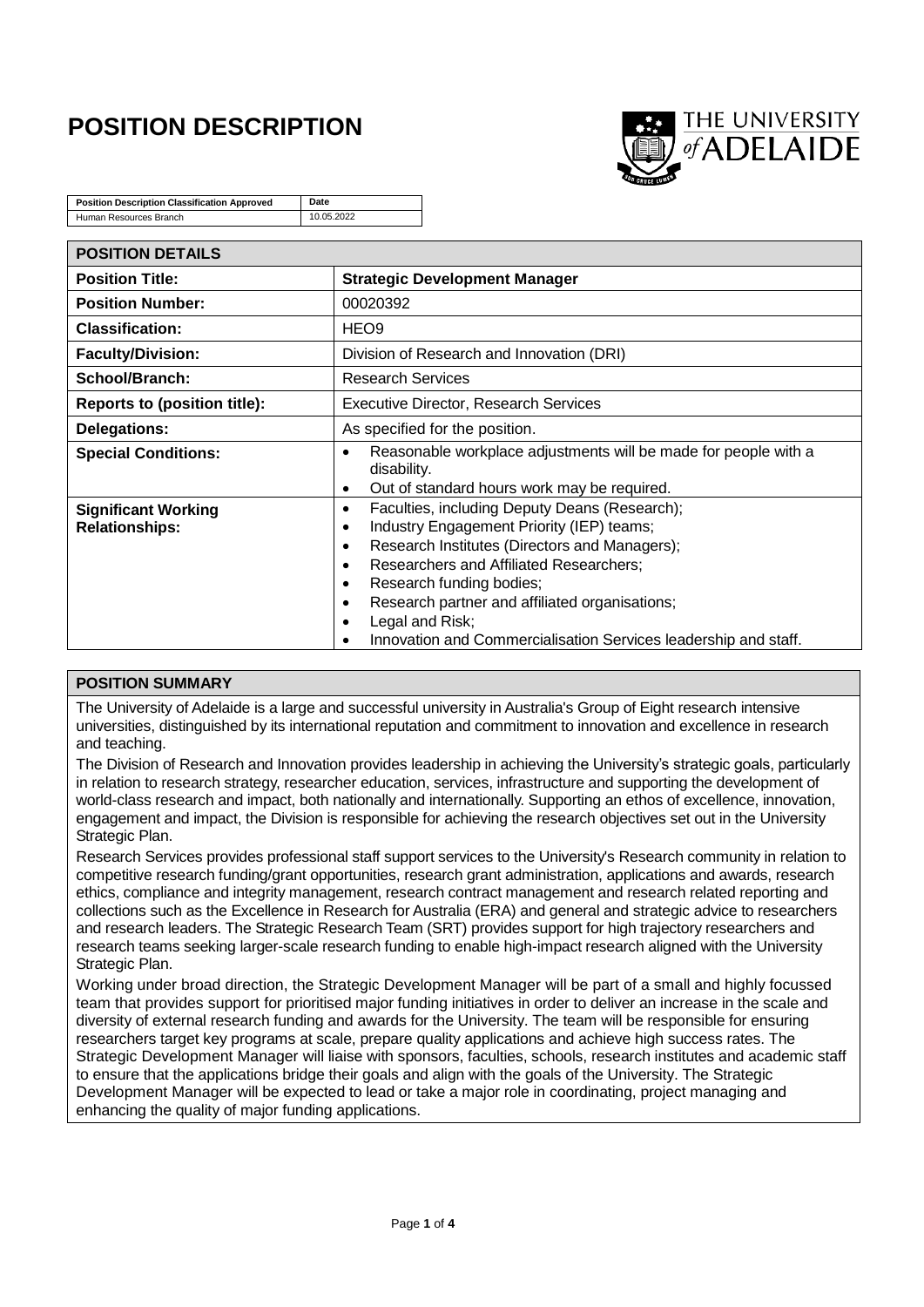| <b>KEY RESPONSIBILITIES</b>                                                                                                                                                                                                 |                                                                                                                                                                                                                                                                                                                                                                                                                                                                                                                                                                                                                                                                                                                                                                                                                                                                                                                                                                                                                                                                                                                                                                                                                                              |
|-----------------------------------------------------------------------------------------------------------------------------------------------------------------------------------------------------------------------------|----------------------------------------------------------------------------------------------------------------------------------------------------------------------------------------------------------------------------------------------------------------------------------------------------------------------------------------------------------------------------------------------------------------------------------------------------------------------------------------------------------------------------------------------------------------------------------------------------------------------------------------------------------------------------------------------------------------------------------------------------------------------------------------------------------------------------------------------------------------------------------------------------------------------------------------------------------------------------------------------------------------------------------------------------------------------------------------------------------------------------------------------------------------------------------------------------------------------------------------------|
| Conceptualise, plan, coordinate and support<br>the development of selected large-scale<br>research programs led by key researchers<br>(and research teams).                                                                 | $\bullet$<br>Horizon scanning and targeted communication of funding<br>opportunities, particularly larger scale funding opportunities.<br>Provide advice to selected researchers on the funding<br>$\bullet$<br>opportunities and awards potentially available to them, on<br>funding rules and guidelines and on approaches to maximise<br>their ability to attract funding.<br>Identify opportunities to leverage and scale-up industry and/or<br>$\bullet$<br>government investment via appropriate funding schemes.<br>Drive relevance of grant applications in the context of socio-<br>$\bullet$<br>economic, industry and government needs, as well as<br>University Strategy.<br>Support selected major opportunities funded by the MRFF,<br>$\bullet$<br>Australian Research Council (ARC), the National Health and<br>Medical Research Council (NHMRC), the RDCs and other<br>national and international funding streams.<br>Where appropriate, support researchers to complete online<br>$\bullet$<br>applications for the more complex international funding<br>programs.<br>Draft or synthesise input from multiple individual researchers<br>$\bullet$<br>or partners to create consolidated cross-disciplinary<br>narratives. |
| Develop effective communication and<br>working relationships with staff at all levels<br>of the organisation, and external to it, in<br>order to support grant development and<br>submission of major research initiatives. | Develops excellent networks within DRI, Innovation and<br>$\bullet$<br>Commercial Partners branch Faculties, Schools and<br>Institutes, to ensure dissemination of grant information and<br>bid coordination.<br>Proactively communicates with external partner researchers<br>$\bullet$<br>and funding stakeholders to co-ordinate the development of<br>collaborative funding bids.<br>Develop, document and implement improved processes and<br>$\bullet$<br>protocols for the management of grant funding proposals and<br>awards, including for affiliate researchers.<br>Works closely with researchers to write applications for a<br>$\bullet$<br>reviewer base with a wide range of expertise, without<br>detracting from the technical and scientific interest of the<br>work.<br>Supports major research grant initiatives working groups,<br>$\bullet$<br>committees, panel meetings and funding nucleation<br>workshops - for new schemes and the generation of new<br>ideas.                                                                                                                                                                                                                                                   |
| Conceptualise and implement effective<br>coordination of application and acceptance<br>processes                                                                                                                            | Uses sound judgement to resolve a wide range of research<br>$\bullet$<br>bid-development challenges.<br>Proof reads, compliance checks, edits and reviews<br>$\bullet$<br>documents and provides feedback.<br>Interprets and applies complex University and funding agency<br>$\bullet$<br>policies, procedures and award conditions, in order to advise<br>researchers of the consequences of various courses of action<br>and to optimise potential success.<br>Where necessary, coordinates University submissions for<br>$\bullet$<br>high priority research funding initiatives.                                                                                                                                                                                                                                                                                                                                                                                                                                                                                                                                                                                                                                                        |
| Participate in the development and<br>provision of a range of grant development<br>services and business improvement<br>activities.                                                                                         | Provide grant development services including:<br>$\bullet$<br>strategic opportunity assessment<br>$\circ$<br>coordination of large multi-disciplinary, collaborative<br>$\circ$<br>bids<br>grant writing support<br>$\circ$<br>project management support<br>$\circ$<br>review, edit and where necessary rewrite/restructure<br>$\circ$<br>multi-investigator research proposals to bring a level<br>of consistency to the synthesis                                                                                                                                                                                                                                                                                                                                                                                                                                                                                                                                                                                                                                                                                                                                                                                                         |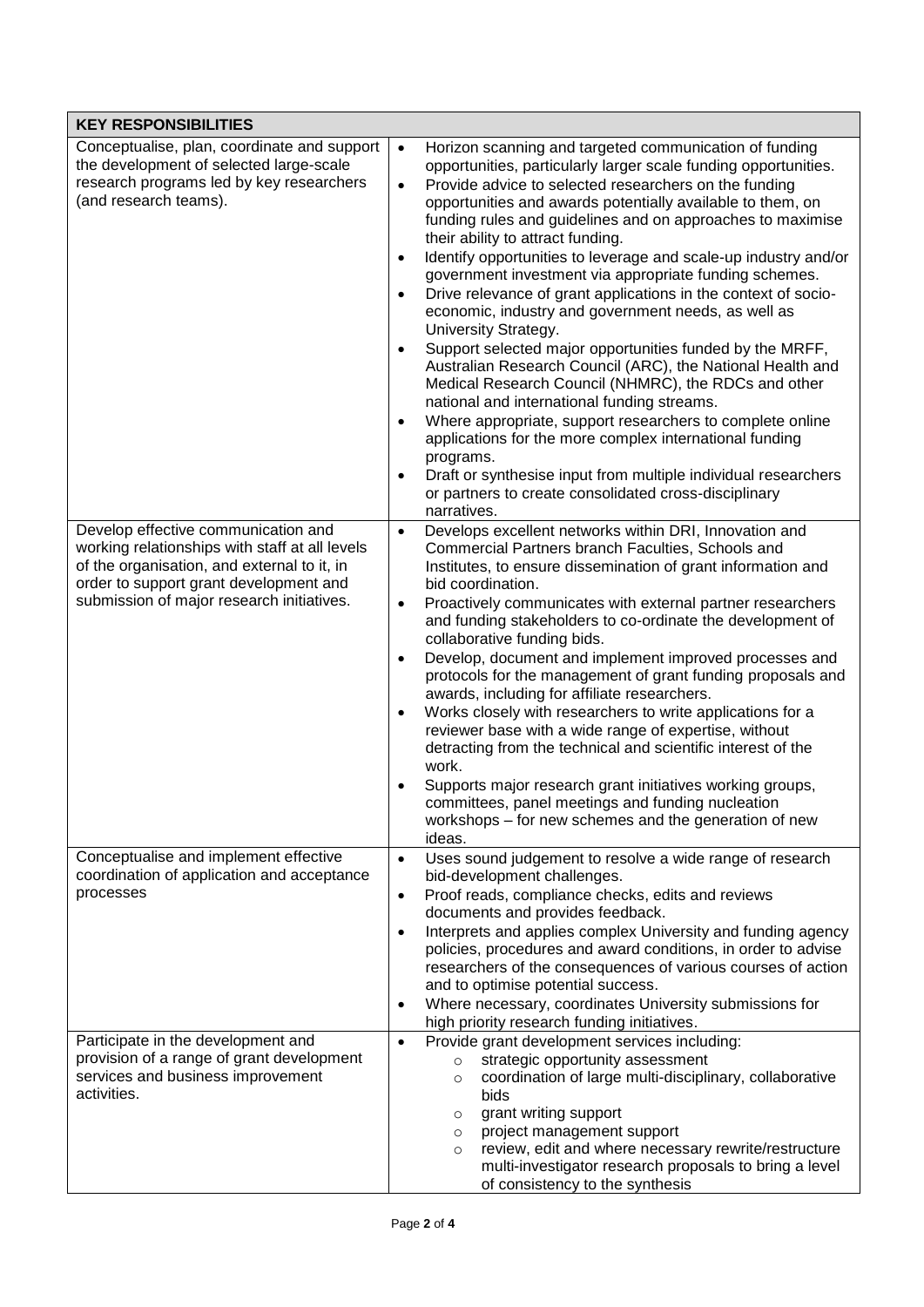|                                                    | coordination of external peer reviews and mock<br>$\circ$<br>interview panels<br>Identify opportunities for ensuring more efficient operations,<br>progress monitoring and effective communications and<br>contribute to bench marking activities involving services and<br>research.                                                                                                                                                                                                              |
|----------------------------------------------------|----------------------------------------------------------------------------------------------------------------------------------------------------------------------------------------------------------------------------------------------------------------------------------------------------------------------------------------------------------------------------------------------------------------------------------------------------------------------------------------------------|
| Provide strategic leadership and expert<br>advice. | Develop a comprehensive knowledge of the research<br>$\bullet$<br>priorities of funding agencies of relevance to the University's<br>areas of research focus.<br>Develops a comprehensive understanding and knowledge of<br>staff research interests and capabilities to effectively target<br>potential sources of research funding.<br>Work with research leaders, research groups and new<br>$\bullet$<br>appointees to identify new funding opportunities through<br>partners and/or networks. |

Other reasonable duties commensurate with classification level.

## **PEOPLE MANAGEMENT RESPONSIBILITIES**

- Ensure a safe work environment and compliance with University HS&W policies and legislation
- Effectively lead the professional staff in all aspects of people management including providing guidance, support and development.
- Ensure effective people management of direct reports to enable the team to deliver the business outcomes effectively and efficiently as practicable.
- Ensure timely completion of PDRs including development plans for direct reports and provide ongoing feedback on their work performance.
- Provide induction to new staff members.
- Provide leadership and guidance in ensuring a service culture and student centric approach is applied within professional services.
- Lead, mentor and coach staff to promote continuous improvement, including undertaking on-the-job training/instruction and providing daily feedback and performance management.
- Monitor, prioritise and coordinate workflow of direct reports.

# **CAPABILITIES AND BEHAVIOURS**

Use the [Capability Dictionary](https://www.adelaide.edu.au/hr/ua/media/1605/rec-core-capability-dictionary.pdf) to identify the capabilities associated with the classification of this position. Staff are required to read and understand the capabilities and associated behaviours that align with the classification of this position.

## **UNIVERSITY EXPECTATIONS**

Staff are required to read, understand and comply with all University policies, procedures and reasonable direction, whilst demonstrating professional workplace behaviours in accordance with the University's Code of Conduct

## **STAFF VALUES AND BEHAVIOUR FRAMEWORK**

Our culture is one that welcomes all and embraces diversity consistent with our [Staff Values and Behaviour](https://www.adelaide.edu.au/hr/organisational-development/university-values)  [Framework](https://www.adelaide.edu.au/hr/organisational-development/university-values) and our Values of integrity, respect, collegiality, excellence and discovery. We firmly believe that our people are our most valuable asset, so we work to grow and diversify the skills, knowledge and capability of all our staff.